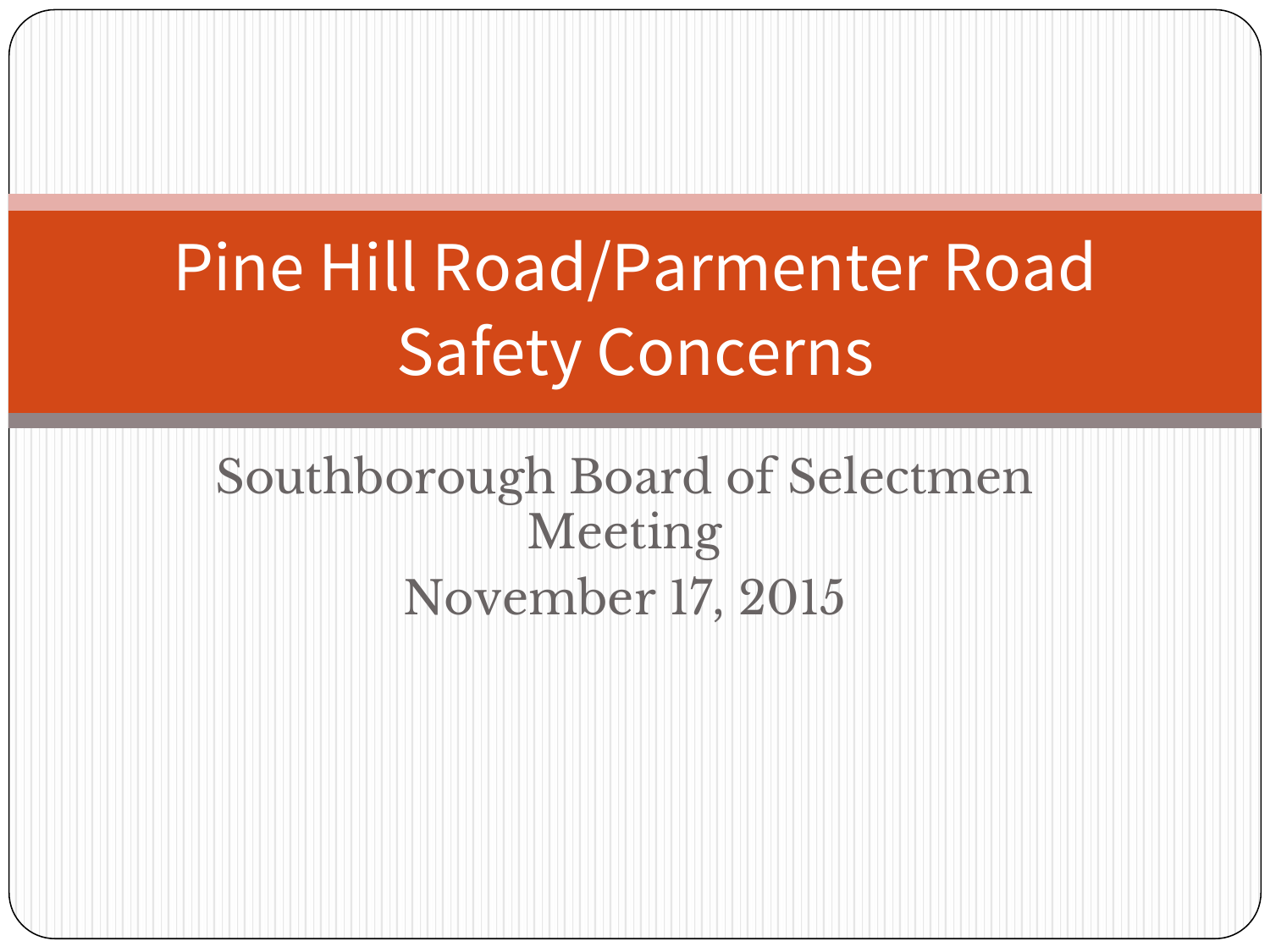#### **Petition for Increased Safety Measures at the Intersection of Pine Hill Road and Parmenter Road in Southborough, Massachusetts (57 signatures)**

| <b>Petition summary and</b>   | We, the residents located on, or near, Pine Hill Road in Southborough, Massachusetts, believe that unsafe conditions exist |
|-------------------------------|----------------------------------------------------------------------------------------------------------------------------|
| background:                   | at the intersection of Pine Hill Road and Parmenter Road located in Southborough, Massachusetts.                           |
| <b>Action petitioned for:</b> | We, the undersigned, are concerned citizens who respectfully request that the Board of Selectmen of Southborough,          |
|                               | Massachusetts investigate the present conditions of the aforementioned intersection, make recommendations, and             |
|                               | implement measures that will improve the safety of this area.                                                              |

#### **Petition for Increased Speed Control Measures on Pine Hill Road and Parmenter Road in Southborough, Massachusetts (48 signatures)**

| Petition summary and<br>background: | We, the residents located on, or near, Pine Hill Road and Parmenter Road in Southborough, Massachusetts, believe that<br>unsafe conditions exist along the length of Pine Hill Road and Parmenter Road in Southborough, Massachusetts. Pine<br>Hill Road and Parmenter Road are narrow, country roads with many curves and blind spots. We believe that the traffic<br>volume has increased over the years, due to an increase in motor vehicle operators using Pine Hill Road and Parmenter<br>Road to access major routes between Framingham, Marlborough, Southborough, and Sudbury (including delivery<br>companies such as FedEx), especially during major commuting times. We also believe that excessive speed has also<br>become an issue. These issues, coupled with our remote location from the emergency services provided by the Town of<br>Southborough, and the road's lack of infrastructure (no fire hydrants), have created an unsafe environment for these<br>thickly settled roadways in Southborough, Massachusetts. |
|-------------------------------------|-------------------------------------------------------------------------------------------------------------------------------------------------------------------------------------------------------------------------------------------------------------------------------------------------------------------------------------------------------------------------------------------------------------------------------------------------------------------------------------------------------------------------------------------------------------------------------------------------------------------------------------------------------------------------------------------------------------------------------------------------------------------------------------------------------------------------------------------------------------------------------------------------------------------------------------------------------------------------------------------------------------------------------------------|
| <b>Action petitioned for:</b>       | We, the undersigned, are concerned citizens who respectfully request that the Board of Selectmen of Southborough,<br>Massachusetts investigate the present conditions of the aforementioned roadways, make recommendations, and<br>implement measures that will improve the safety of this area.                                                                                                                                                                                                                                                                                                                                                                                                                                                                                                                                                                                                                                                                                                                                          |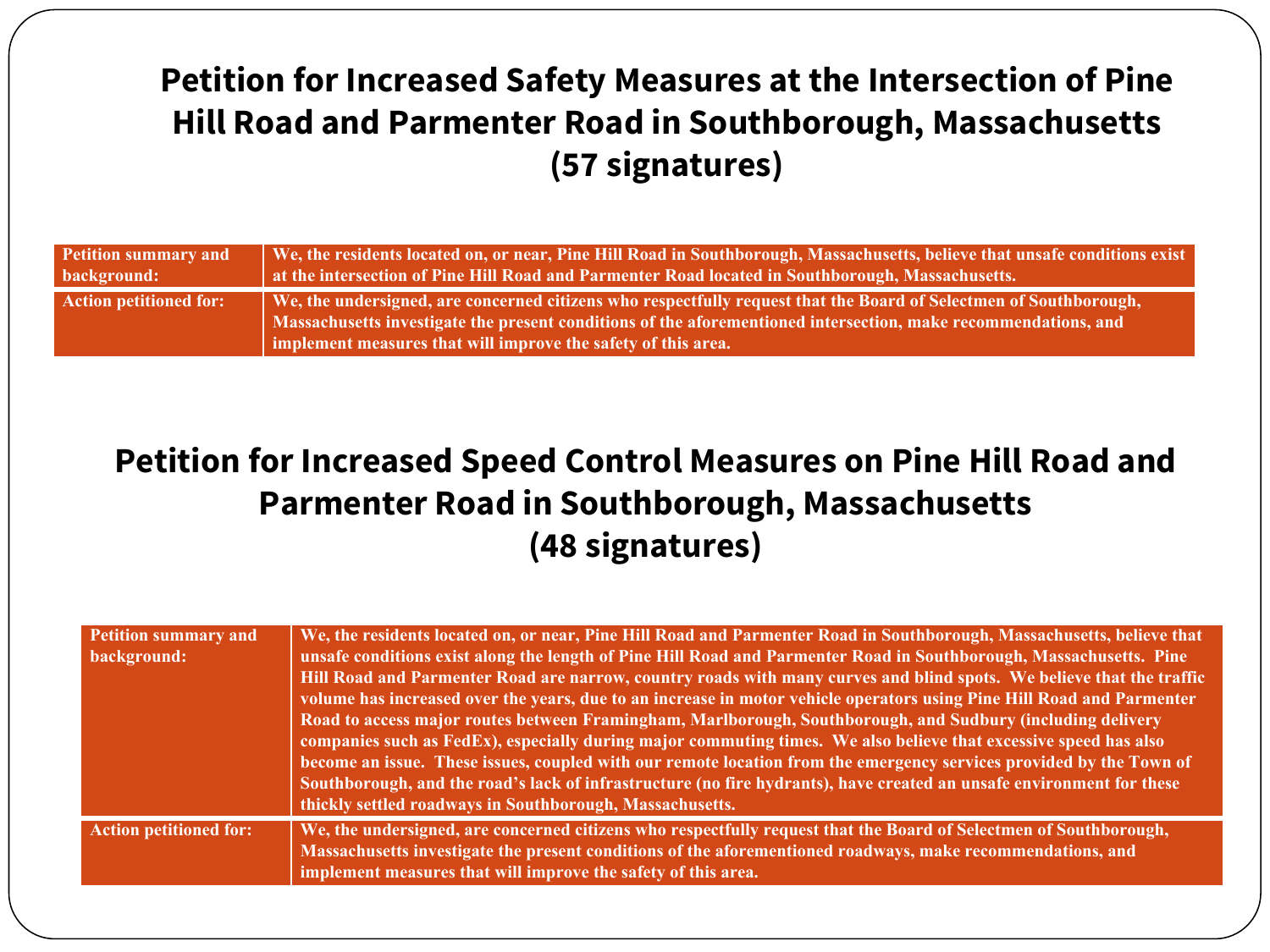#### Safety Concerns Raised by Residents

- Narrow, winding roads that are regularly blocked
- Poor visibility along both roadways (intersections, curves, hills, blind driveways, poor lighting)
- Cars traveling too fast, no incentive to slow down vehicles passing other vehicles on narrow roads and/or crossing centerlines of roadways
- Volume of traffic has significantly increased and is a major cut through from Route 20 to Route 30 – especially during rush hour timeframes
- Pedestrian/bicycle safety, lack of sidewalks/crosswalks access to Callahan State Park, bus stops, numerous children in the area
- Lack of centerlines on entire roadways and not enough safety signage along roadways
- Commercial vehicle traffic & parking in roadways, especially landscaping vehicles.
- Large number of accidents (72 over  $12$  years) roads are well outside the fire station desired response time area (7-10 minutes) and lack fire hydrants.
- Problem Spots Intersection of Pine Hill Road/Parmenter Road, curve around 78 Pine Hill, "straightaway" on Pine Hill Road , hill between Angelica/Nichols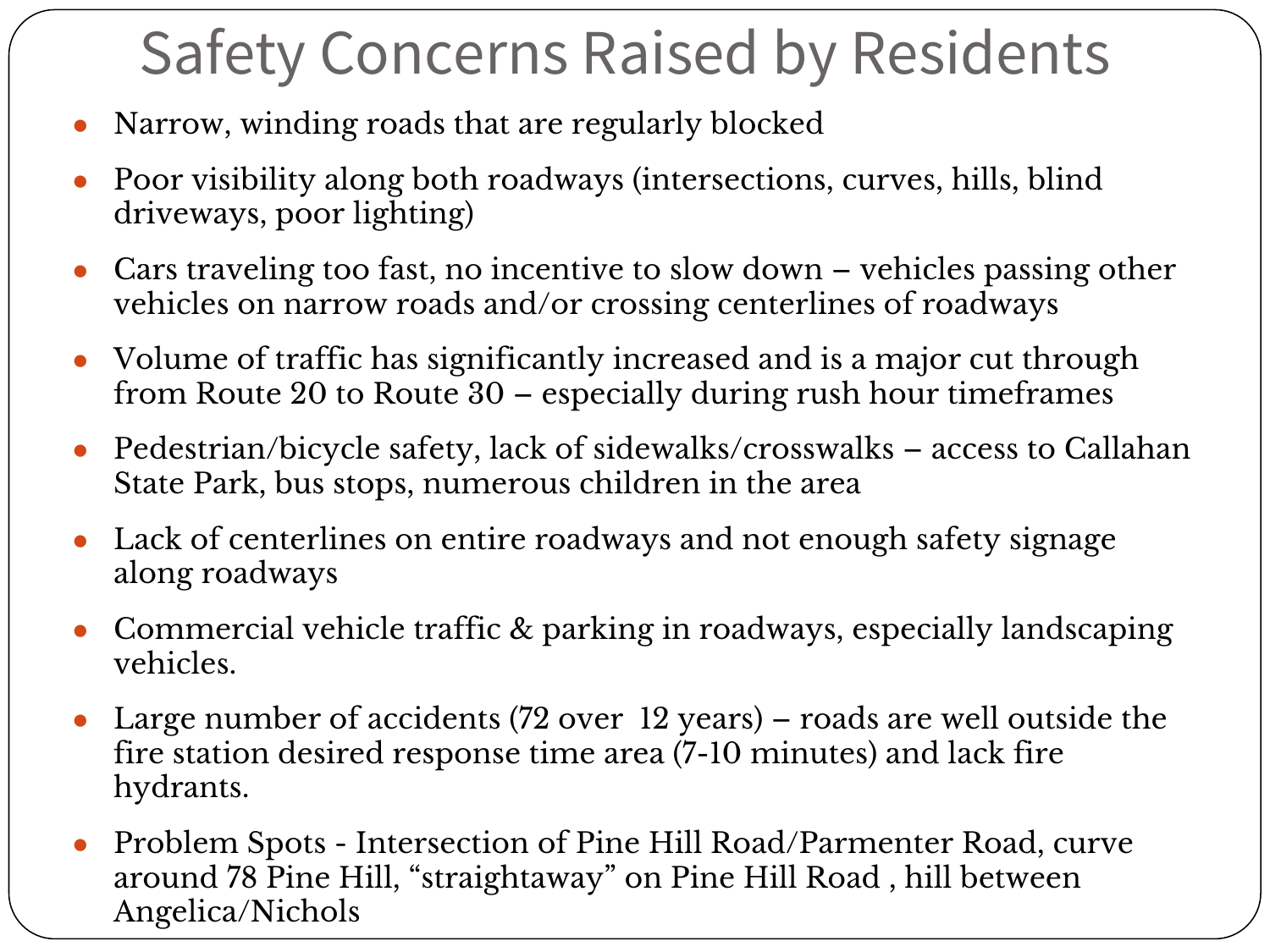#### Recent Resident Comments

- "I am not sure what the answer is, but to continue to have serious traffic incidents occur without addressing safety issues does not seem responsible. . . This area continues to be extremely dangerous with accidents not being infrequent. There was a fatality in Framingham when a resident was getting their mail"
- **●** "We all play a guessing game every time we turn left onto Parmenter"
- "We moved our driveway because of the traffic dangers, we couldn't even get our mail without high risk"
- "People speed on Pine Hill, making the entire length treacherous for those of us who live here. We are all clear that something needs to be done . . . we have been here since 1993 and the increase in volume and speed of the traffic has been astronomical"
- "I do not want the Town to wait until something tragic happens on Pine Hill Road before something is done to make Pine Hill Road less treacherous... there is a perfect confluence of danger here with the known history of speeding cars, the many locations of blind spots and poor sight/stopping distances, the robust foot and recreational traffic of bikers, joggers, walkers, etc, the dozens of young children, and the several school bus stop locations.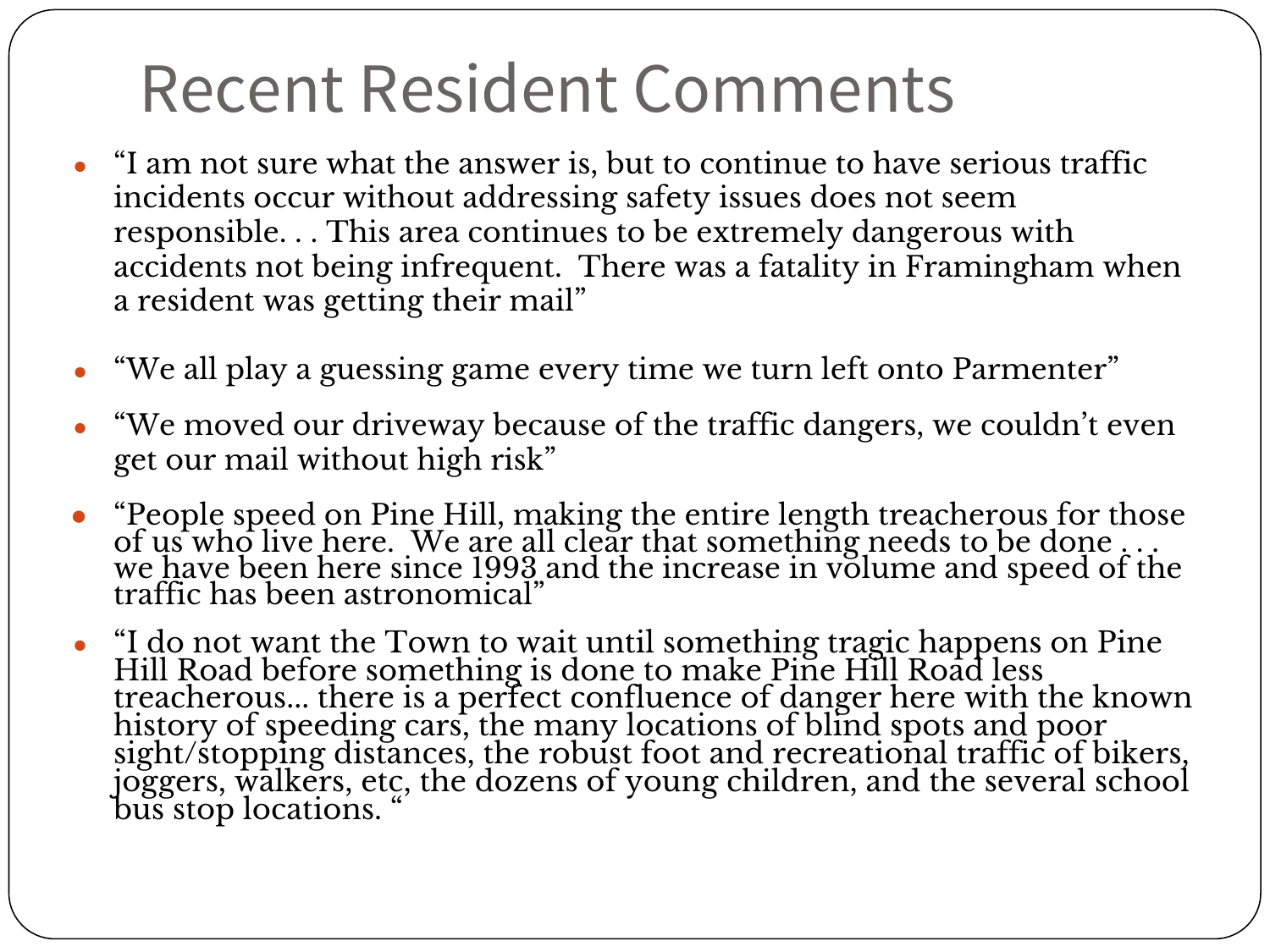#### Actions to Date

- Southborough PD Increase in Speed Enforcement on Pine Hill Road (June/July 2015 timeframe)
- DPW Intersection Evaluation Study of Pine Hill Road/Parmenter Road Intersection (summer 2015)
- Collect Accident Data for Pine Hill Road/Parmenter Road over past 12 years – 72 accidents (June 2015)
- New signs installed for intersection (speed 25mph, stop ahead, etc.)  $-$  (October 2015)
- Single yellow line painted on Parmenter and Pine Hill Road (November 2015)
- Petitions signed and Survey conducted (49 respondents) of residents of Pine Hill Road/Parmenter Road area (October 2015)

**100% Respondents to the Survey believe there are road safety issues with both roadways**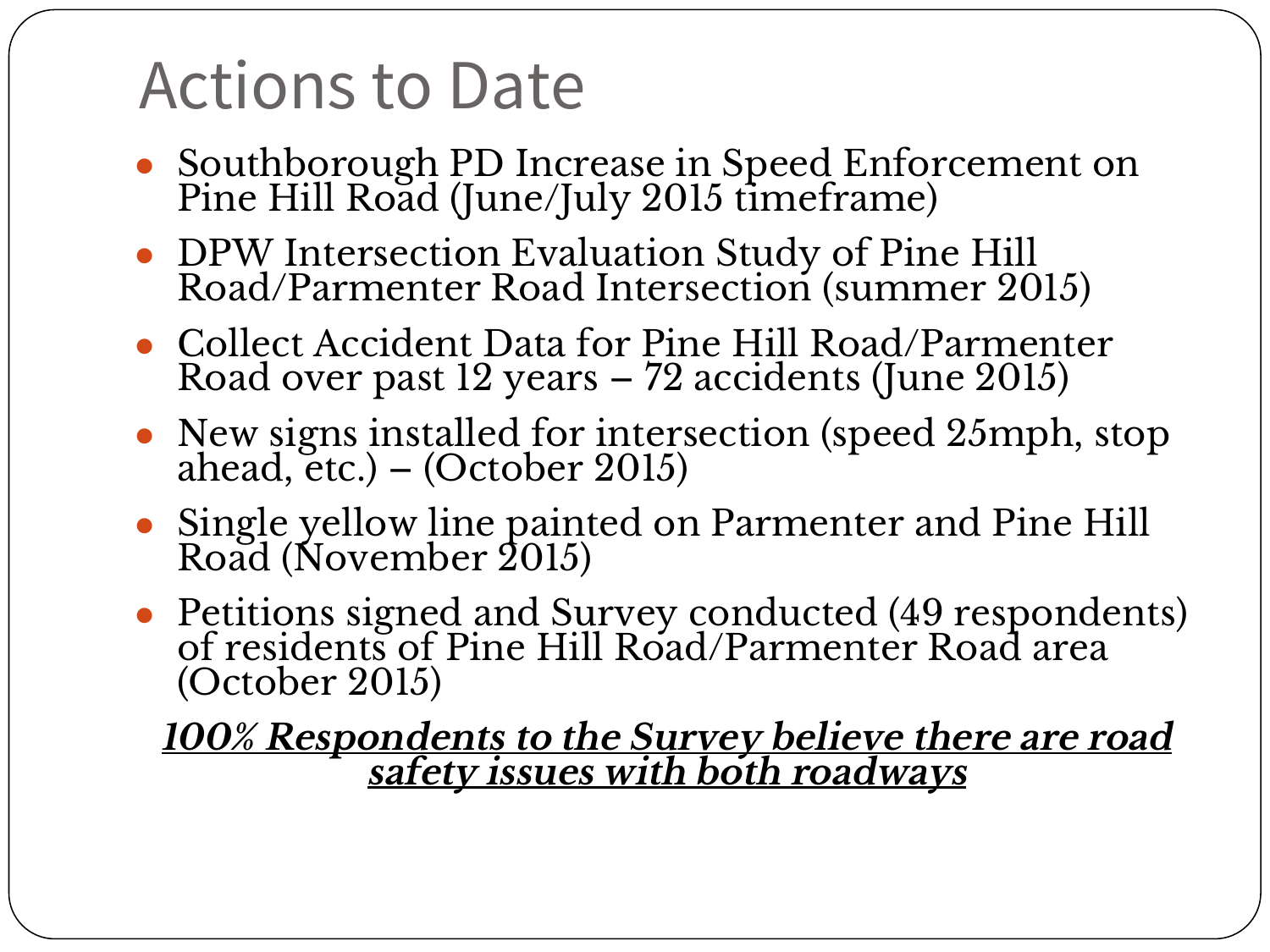Pine Hill Road/Parmenter Road Intersection Report Resident Supported Safety Improvements

- 81.6% Remove Trees/Vegetation Blocking Sightlines
- $\bullet$  75.5% Add Three Way Stop Sign
- $\bullet$  71.4% Adding Signage
- 61.2% Painting Yellow & White Lines
- $\bullet$  55.1% Reducing Speed Limit to 25mph
- 46.9.4% Increase Intersection Turn Radius
- $\bullet$  34.7% Remove/Rebuild Stone Wall
- 30.6% Regrade Roadway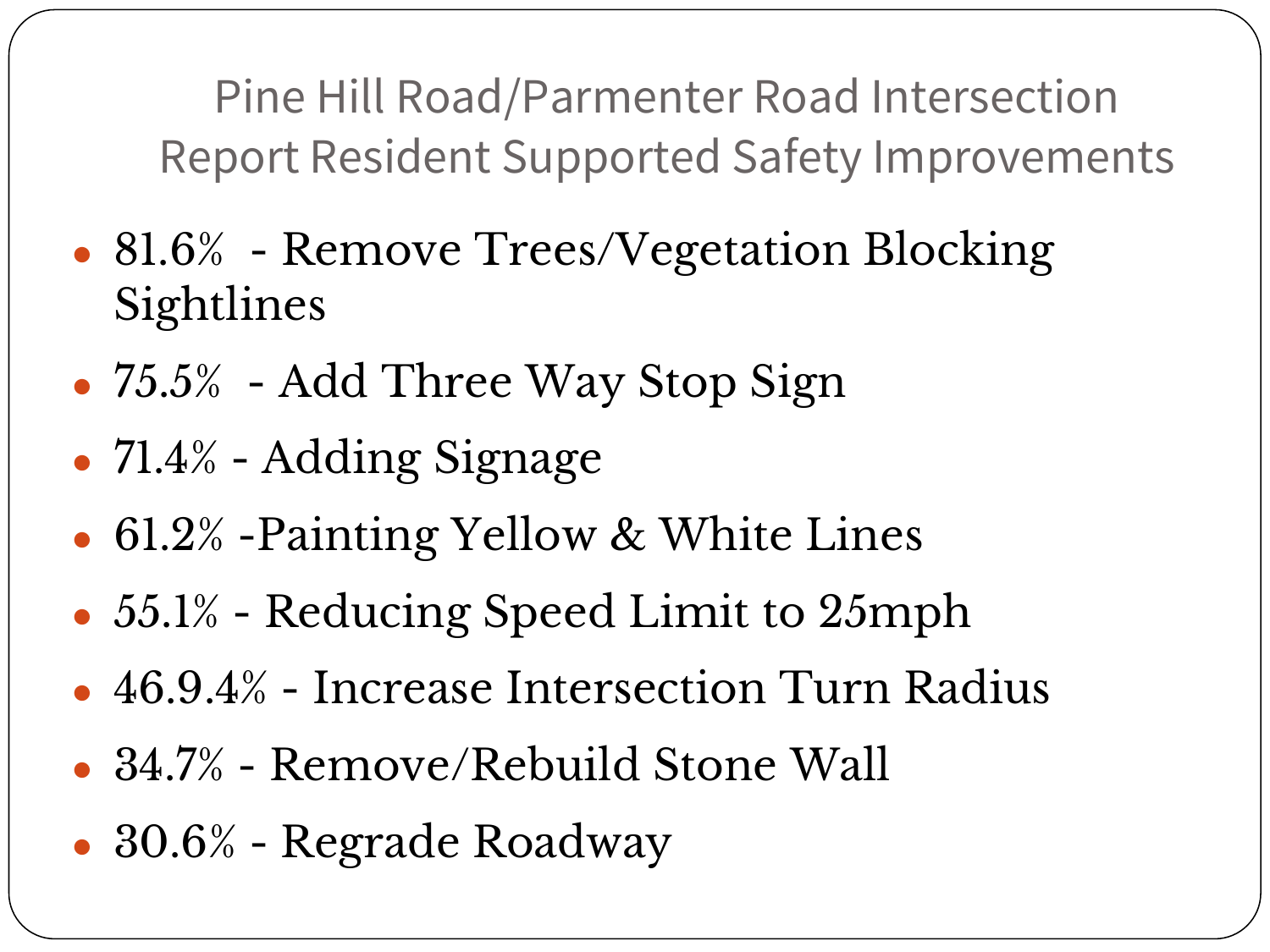#### Examples of Successful Strategies on Other Roads in the Area:

- **Edmands Roads (Framingham) Multiple Speed Bumps**  - due to fatal accident
- **New York Avenue (Framingham) Multiple Speed Bumps, high visibility crosswalks, signs, lights** - due to fatal accident and injuries
- **Numerous Intersections (Marlborough) high visibility intersection stop signs and signals**
- **Parkerville Road speed bumps, flashing speed signs school zone**
- **Clifford Road, Main Street, Route 85, Richards Road flashing lights, flashing speed signs, traffic lights**
- **Latisquama Road Truck exclusion**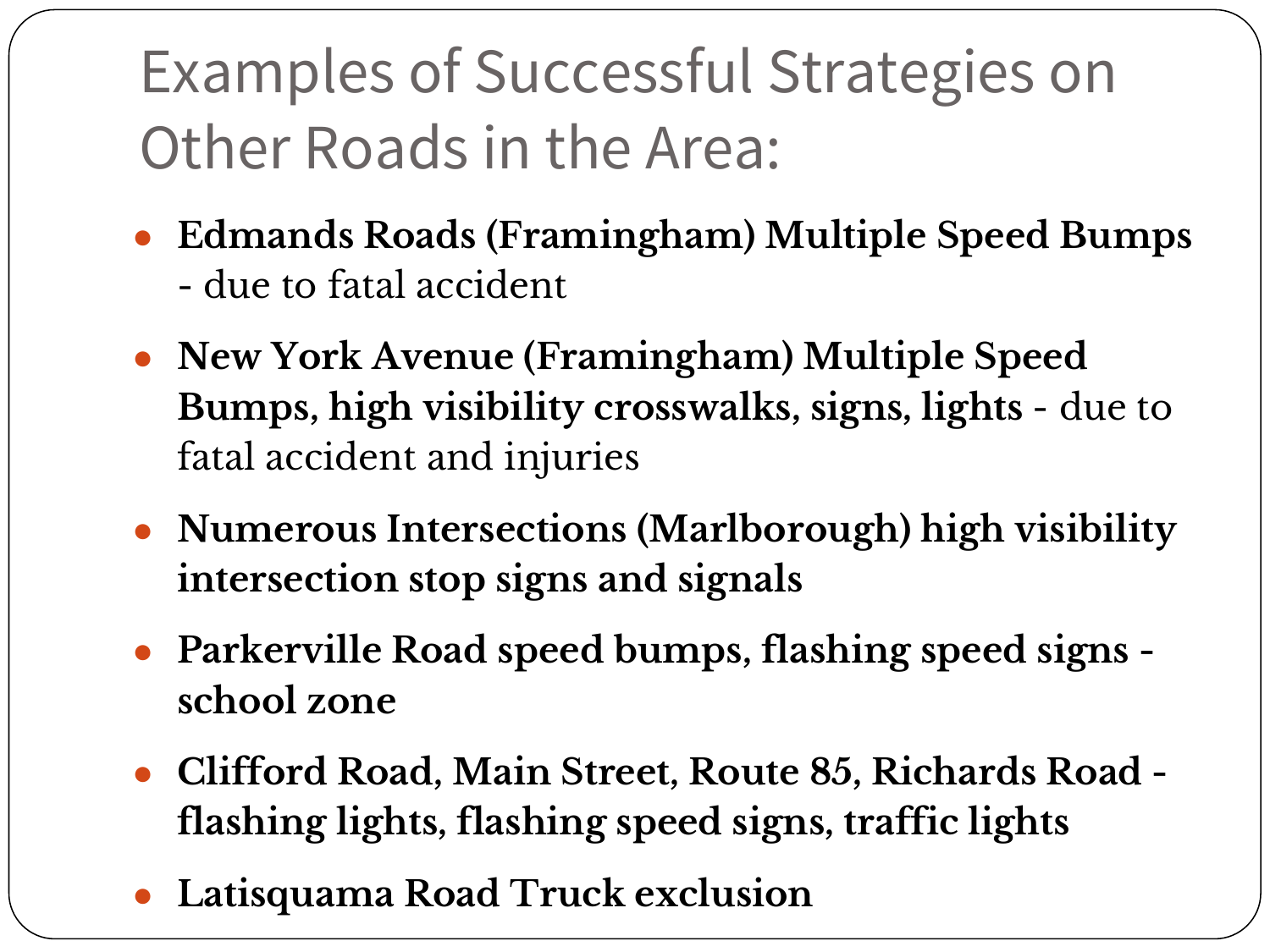## Resident Survey Additional Actions or Safety Measures to be Considered

- Reduce speed limit on Pine Hill Road (PHR) to 25mph.
- Paint yellow lines on entire length of both roadways.
- Place speed humps on PHR to curb speeding and a couple of stop signs along road (Very effective in Framingham).
- Add more speed limit signs along both roads.
- Increase policing at certain times when traffic is heavier.
- Limit commercial vehicle traffic and banning of parking commercial vehicles on PHR.
- Regrade roadway (hill) at PHR between Nichols Street and Angelica Lane.
- Add embedded markers to warn drivers crossing centerline of roadways.
- Add sidewalks to both roadways.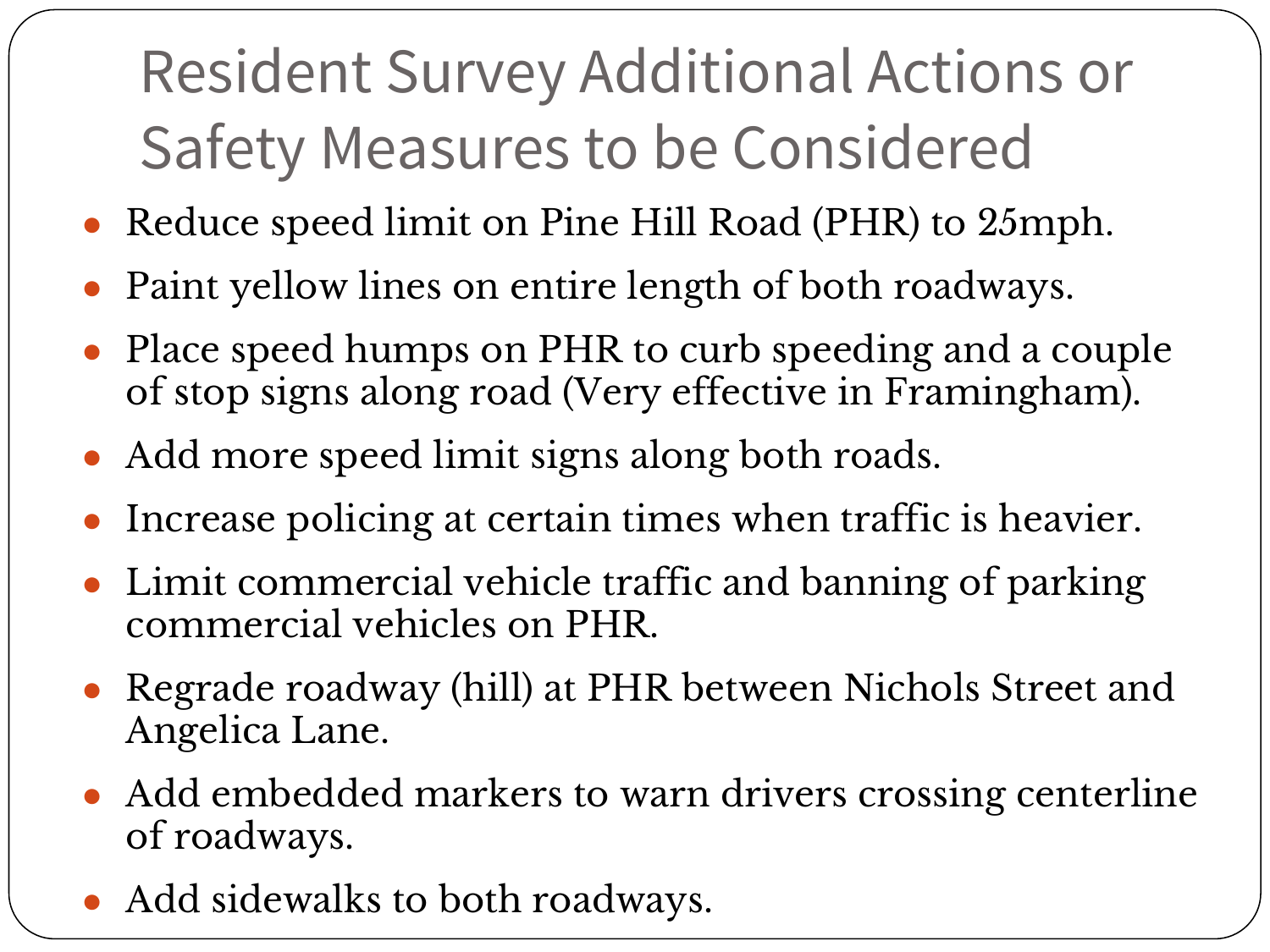#### Survey Other Comments

- Add speed humps on Pine Hill Road near blind driveways and narrow sections of roadway.
- There are speed bumps on Edmands Road in Framingham that have drastically reduced speed on that notorious stretch of road. Parmenter needs similar as anyone with a high performance vehicle treats Parmenter as their own personal Raceway.....
- The issue of landscapers parking their vehicles on Pine Hill is a serious safety problem-particularly around curves.
- If there are stop signs and signage to reduce speed (signs warning stop ahead), trees won't need to be cut down.
- Marlborough seems to be big proponent of multi-way stop signs. Stop signs effectively control the amount and speed of pass through traffic.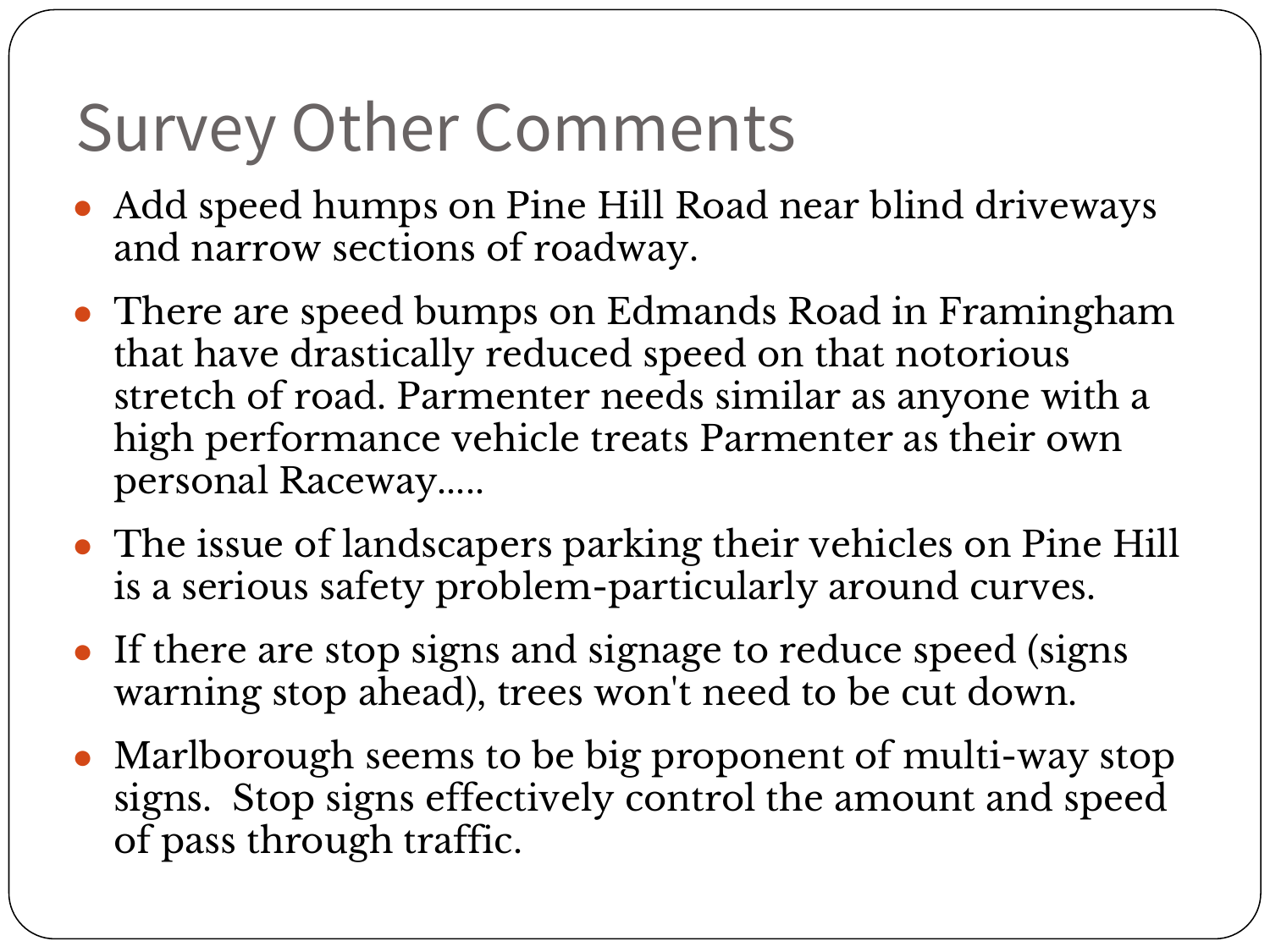### Survey Other Comments (cont)

- Reduction of speed limit will only be effective if enforced.
- Three way stop sign would not be a good idea. Will cause traffic jams and confusion.
- Yellow lines should be painted all the way down both Parmenter and Pine Hill Roads to help keep cars in their lane.
- This is a serious problem, more serious than the report has shown. I personally have had at least a dozen very near misses at the intersection.
- It is dangerous pulling out of the driveway onto the street because of the high speed at which vehicles travel. Sooner or later there will be a serious accident with serious injuries or even worse.
- I would prefer any changes not in any way change the rural character of the road.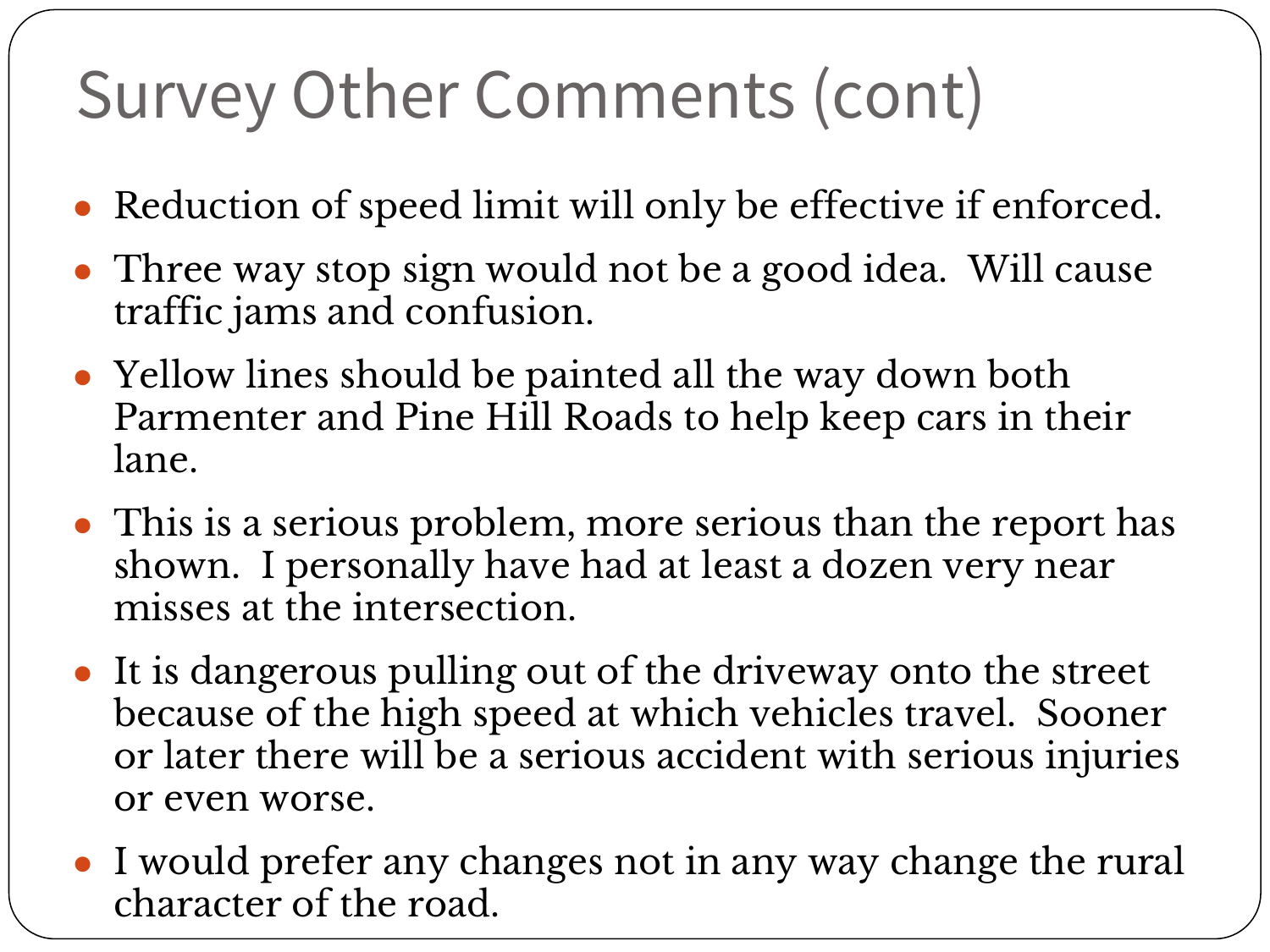Pine Hill Road/Parmenter Road Intersection Evaluation Study - Questions

- When were the traffic counts/speed data captured and for how long (day, week, month)? Counts and speed data seem very low.
- What judgments were applied to what recommendations were or were not supported/desirable? Specifically the discussion about a three way stop? Was cost and timing considered for these?
- Why weren't there other options at least listed and rejected?
- Why wasn't accident data included beyond 3 years ago? Our research (per Southborough Police reports) indicated there have been 14 accidents at this intersection over the past 12 years.
- Will a similar study be commissioned for the rest of Pine Hill Road to address other safety concerns/areas?